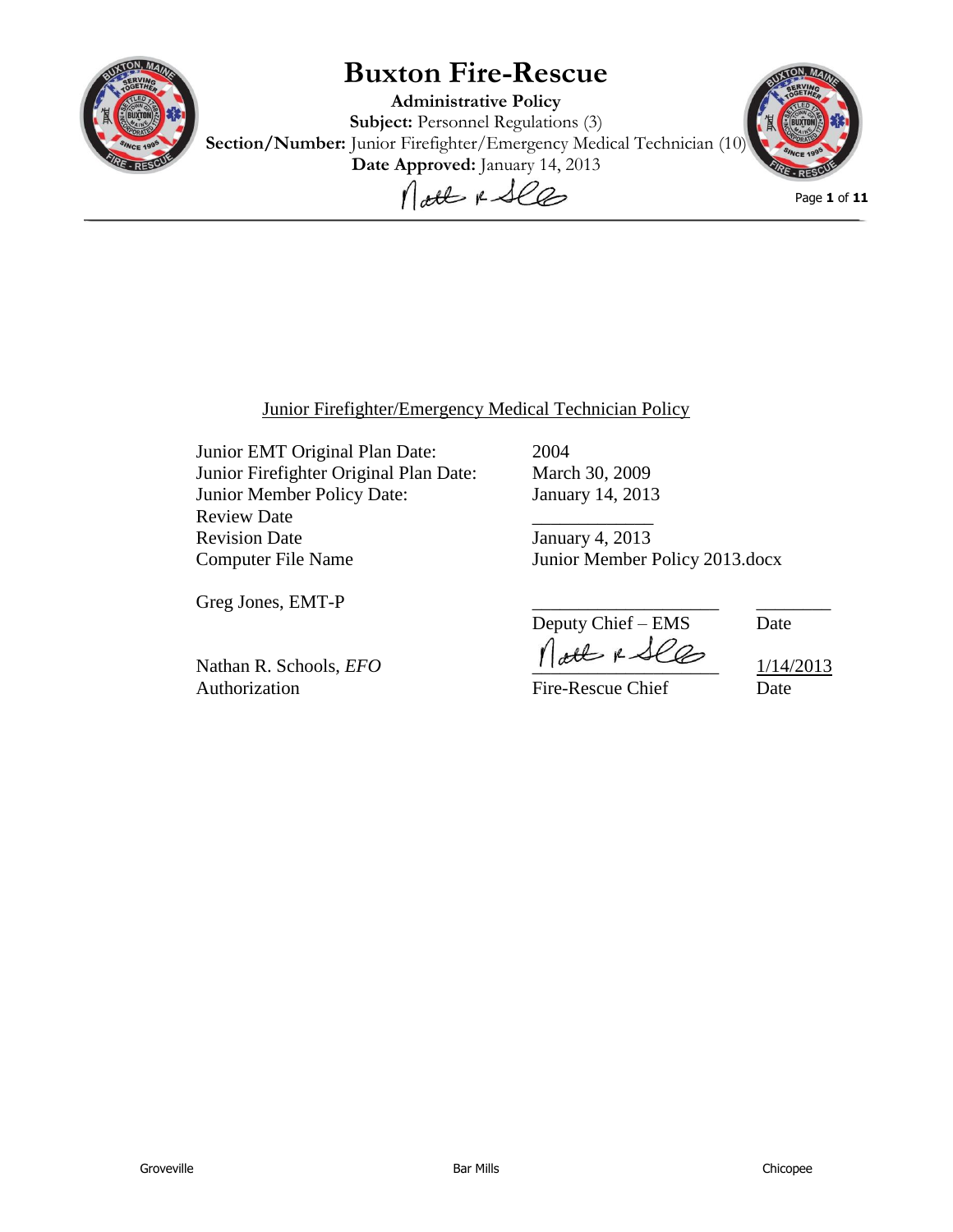## **Objective:**

The objective of the Junior Member Policy is to provide a basic foundation in firefighting and emergency medical services, for high school students, between the ages of 16 and 18. On the emergency scene, Junior Members will operate and complete support functions, and shall be supervised by an officer, senior member, or crew chief.

This objective will be accomplished with training, classroom instruction, and fire-rescue call attendance. Junior Members are required to follow all rules stated in this Junior Member Policy, the Standard Operating Guidelines of the Fire-Rescue Department, and Maine State Child Labor Law Title 26 M.R.S.A. §§ 701-785. As of January 1, 2003, all new members must be 16 years of age.

#### **Definition of a Junior Member:**

A Junior Member shall be defined as an employee of the Fire-Rescue Department who is:

- Under the age of 18 including 16 and 17 year olds. (An 18 year old who is still enrolled in school as defined in the bullet below shall fall under the guidance of this policy).
- A student at a local high school including: the home school equivalent, vocational technical schools, etc.
- Junior Members must be approved, after graduation, etc. to begin work as a regular member of the department. Once approved the member will begin a six month probationary period.

#### **Other Junior Requirements**

- A copy of required Federal Identification (I-9) Documents will be kept in each members personnel file.
- Junior Members are hired using the same hiring process as other employees of the department, and are subject to insurances, personnel policy, and rules and regulations just as other department members are.
- Any Junior Member issued a pager will not carry the pager at any time while attending classes. The pager will not be worn at any school function where it could interfere with the learning environment. Any violation of this policy will result in loss of the department pager and /or suspension.
- Junior Members will submit, to their junior adviser/or mentor, a copy of the progress reports from school. If failing in any course(s) the Junior Member will be suspended until grades are passing. Failing shall be defined as any grade lower than a "C" or the equivalent number grade. Any member who receives a failing grade in any class will be suspended until the next progress report/report card is received. Parents will regulate home-schooled members, and proof of maintaining passing academic levels will be provided at the same intervals report cards are issued.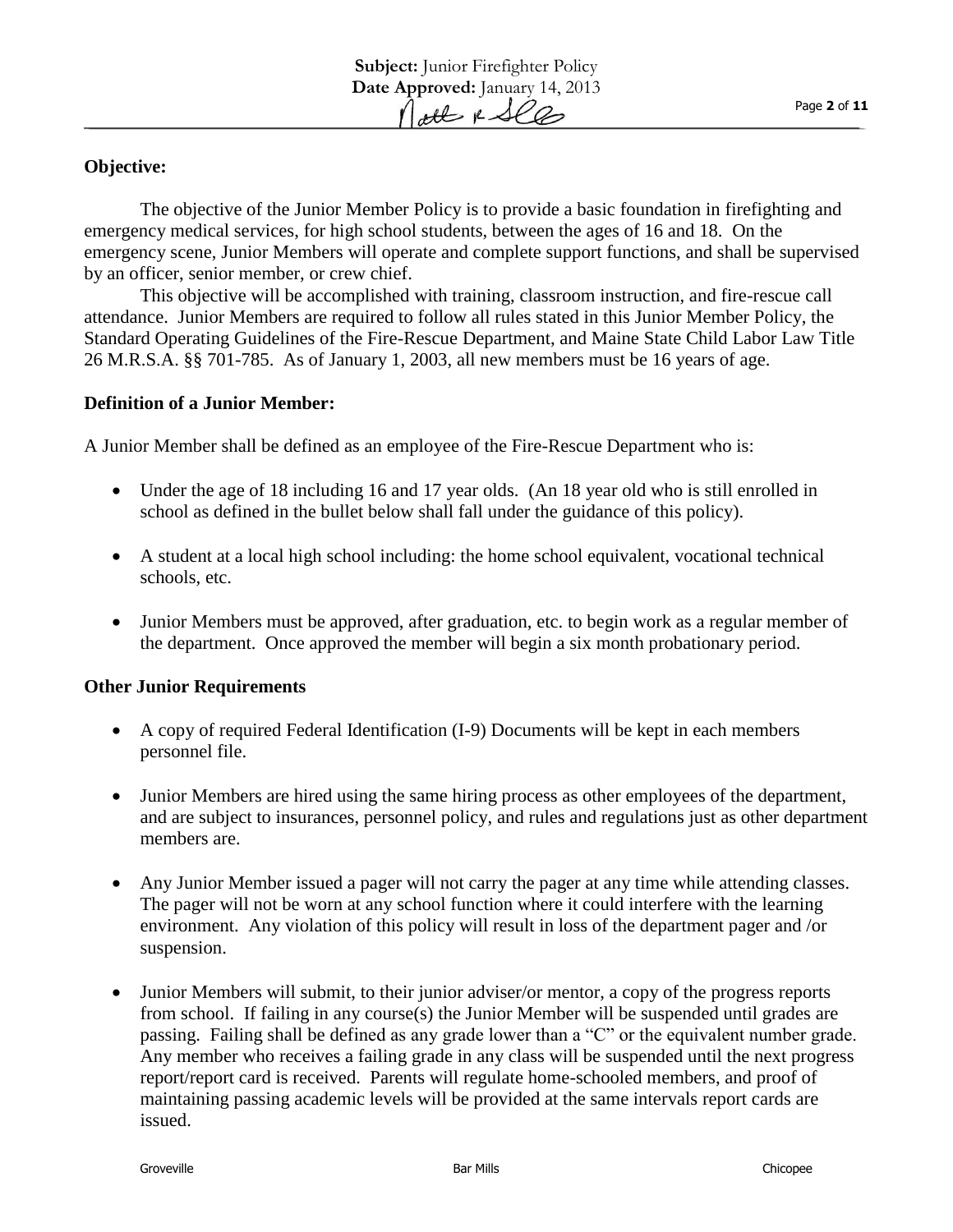- Any Junior Member suspended from high school will automatically be suspended from the Department, for the duration of the school suspension.
- If a Junior Member is unable to attend school for any reason, he/she must not be present at the station, respond to any calls, or be present at any fire scene, in any capacity during school hours until they return to school. Failure to obey this rule will result in one week suspension.
- Junior Members must follow all standard operating guidelines and policies of the department.
- Any violations of this Junior Member Policy may result in progressive disciplinary action. The Junior Advisor(s) may discipline members according to the following procedures:
	- $\triangleleft$  1<sup>st</sup> Offense: Written Warning
	- $\triangleleft$  2<sup>nd</sup> Offense: 2 Week Suspension
	- $\cdot$  3<sup>rd</sup> Offense: Suspension/expulsion will be considered, and will be the decision of the Junior Advisor(s). NOTE: All equipment must be turned in to the Junior Advisor(s) before suspension time will be counted.
- The Advisor(s) and/or officers may discipline Junior Members according to their discretion. The disciplinary action will be made to fit the offense.
- Junior Members must be in good standing with the community and follow the rules of the Town of Buxton personnel policy. Members may be disciplined for being charged or convicted of criminal violations off-duty. This may be determined by the Chief or other officers of the department.
- Any issue that is unclear or not covered by the rules will be decided upon by an officer of the department. The officer will always decide with caution, and the decision must be respected. Research will then be done to make clear to all members the issue at hand.

Below there are two sections of this Policy, **Junior Firefighters** and **Junior Rescue Members**. These sections are specific to each group of members as a result of Maine Labor Laws and Rules of Maine Emergency Medical Services.

### **Junior Firefighters:**

### **Junior Firefighters, who are sixteen and seventeen years of age MAY:**

- 1. Attend and take part in supervised training.
- 2. Participate in department functions within the rehabilitation area of an emergency scene. This may include assisting the engine operator, assisting in water supply efforts and other support functions, which do not expose the Junior Firefighter to hazardous areas or atmospheres.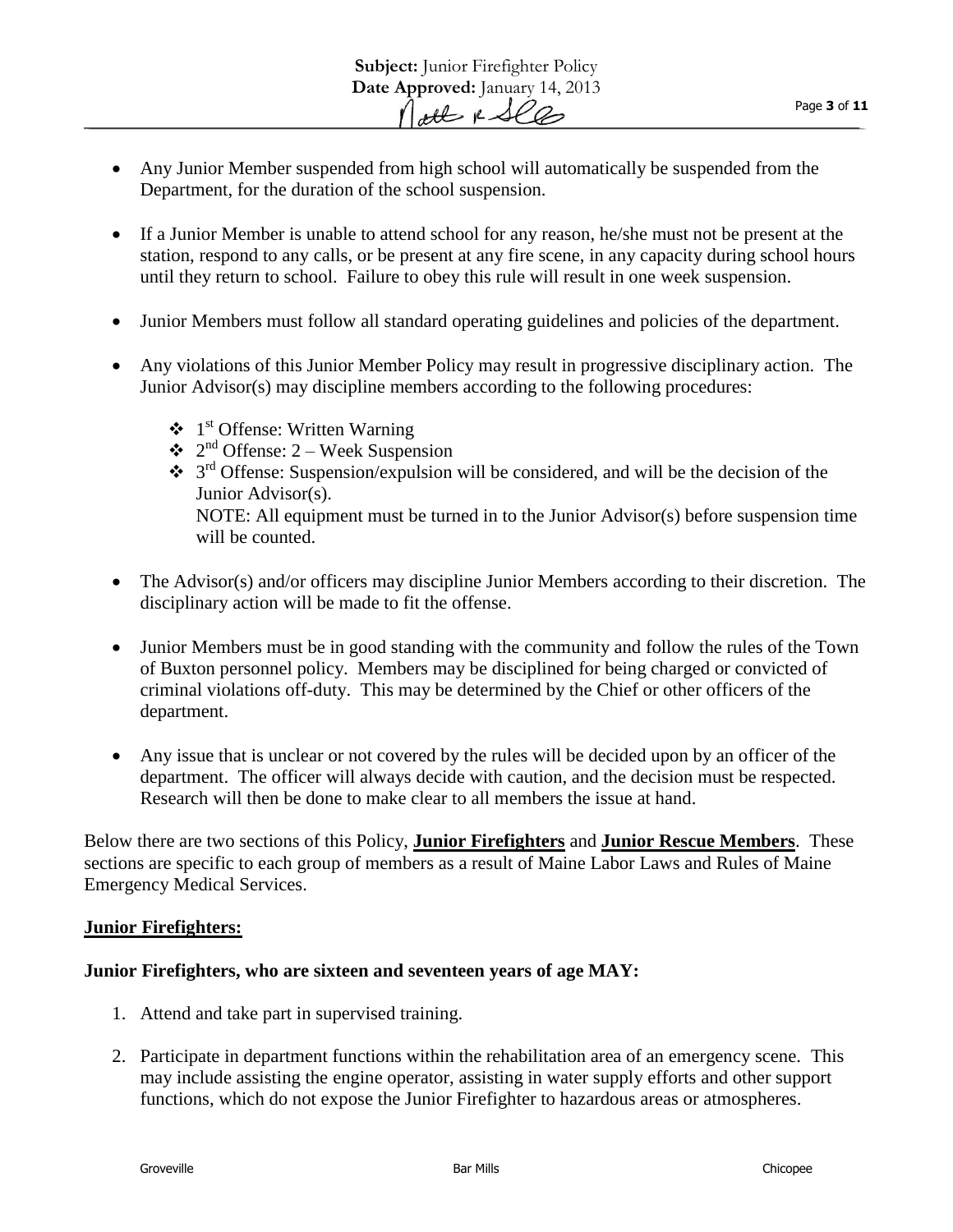- 3. Pick up hose and clean up at the fire scene, after the Incident Commander has declared the scene safe.
- 4. With proper training, fight ground fires when they are directly supervised, except ground fires which involve an existing "Crown Fire". If while operating at a ground fire, a crowning fire results, the Junior Firefighter will be restricted to an area away from the standing timber/crown fire. The incident commander and/or a company office may remove a Junior Firefighter from operations at any time due to escalating risk.
- 5. Perform search and rescue activities, other than structural firefighting in support roles.
- 6. Ride as a passenger in the cab of fire department vehicles, when room exists. Full turn-out gear and seatbelts must be worn in the jump seats at all times.
- 7. Respond to calls during off school hours, with the exception of school nights, on which junior firefighters will not respond after 10:00 p.m.
- 8. Operate a fire pump (with proper supervision) if located outside the danger zone at the direction of the Incident Commander or officer.
- 9. Perform patient care (for which they are licensed) in an emergency vehicle (Ambulance)
- 10. Use pressurized hose lines if properly trained, under the direction of the Incident Commander or an officer, and out of the danger area. This is in reference to ground fires.

### **Junior Firefighters, sixteen and seventeen years of age MAY NOT:**

- 1. Be present at any station without direct supervision of an officer or senior member
- 2. Respond to fire calls after midnight if there is no school the next day.
- 3. Respond to calls before 5:00 a.m. on a non-school day.
- 4. Perform fire suppression involving structures or vehicles.
- 5. Operate department vehicles or emergency vehicles.
- 6. Respond with operating red lights (drive any vehicle including their own car with attached operating red lights) to the scene of a fire or emergency.
- 7. Perform firefighting "overhaul" activities (except when the structure has been declared safe by the Incident Commander and then only with a direct supervisor).
- 8. Respond to hazardous materials events. (except for support functions within the cold zone)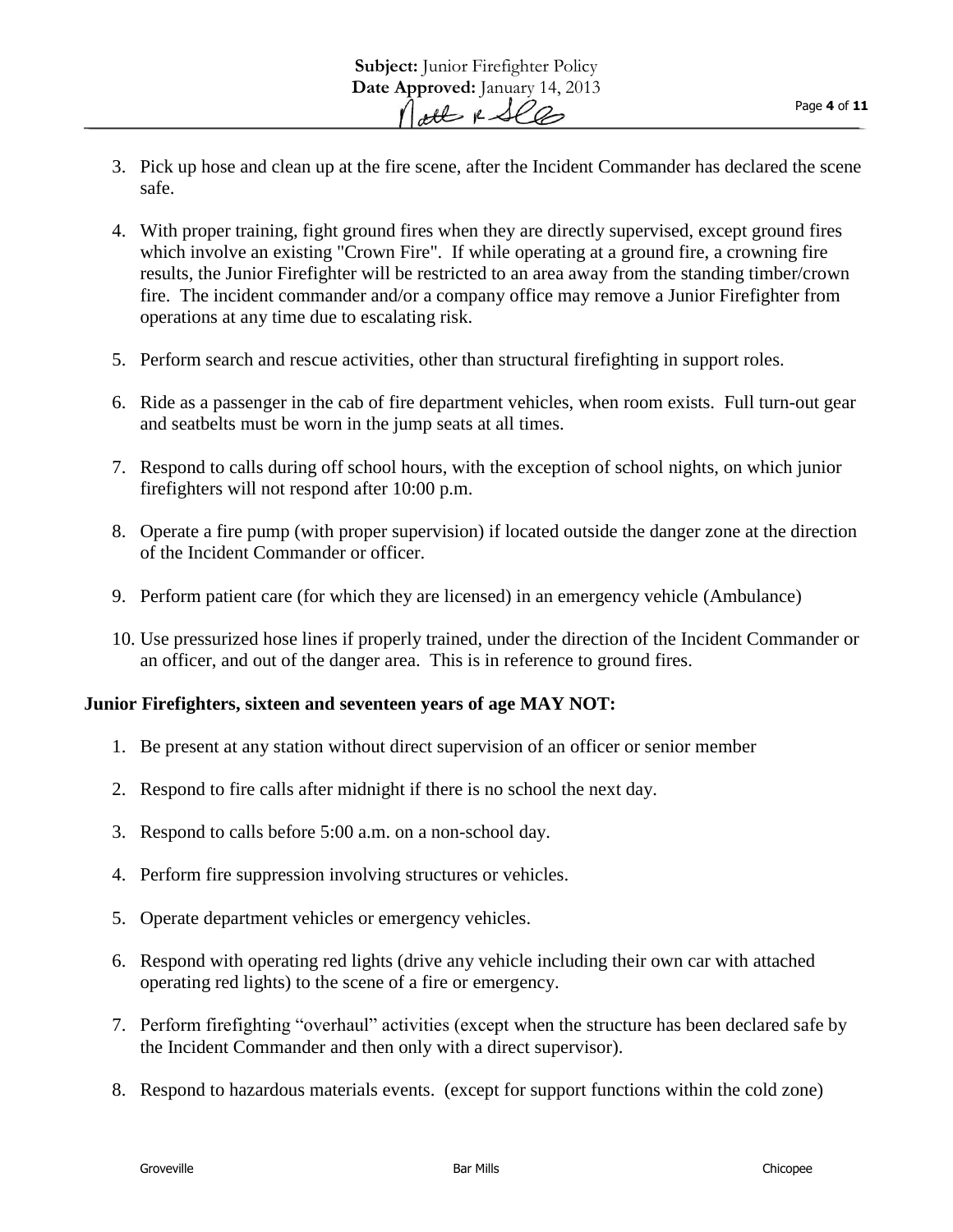- 9. Perform any activity, except training, that involves the use of self-contained breathing equipment.
- 10. Junior firefighters will not respond to or participate at a motor vehicle accident that involves fire or extrication.
- 11. Junior firefighters responding to accidents shall immediately report to the incident commander who will decide where the non-hazardous areas are on the scene and direct the Junior Firefighters to support functions within the non-hazardous areas.
- 12. At the direction of the incident commander and/or an officer, Junior Members may be asked to stay in the apparatus during the call to limit exposure to "serious emergency scenes" including fatalities, fires, etc. This will be a judgment call by the incident commander or officer on scene.
- 1. Direct traffic at the scene or a fire or other emergency.
- 2. Respond to out-of-town calls.
- 3. Be in a station without a senior member present.
- 4. Be in a station between the hours of 10:00 pm and 5:00 am on a school night, and between the hours of midnight and 5:00 am on a non-school night.
- 5. Respond to any calls without protective clothing.
- 6. Respond to any calls while suspended.
- 7. Participate in any "ice rescue" activities, but may provide assistance within any designated rehabilitation area or as a support member on dry land only.
- 8. Any issue that is unclear or not covered by these rules will be decided upon by an officer of the department. The officer will always decide with caution, and the decision must be respected. Research will then be done to make clear to all members the issue at hand.

### **Junior EMT's:**

1. Junior EMT's shall be under the direct supervision of a Preceptor on both emergency and nonemergency calls. By definition "Preceptor" shall be the person responsible for the welfare and actions of the Junior EMT. By definition "Crew Chief' shall be the EMT in charge of overall patient care on calls, typically the highest licensed EMT, who may or may not be the "Preceptor" depending on the number of other EMT' s present on calls. By definition "Mentor" shall be an individual chosen by the junior who may or may not be on the calls, but in whom the junior seeks personal and professional guidance. By definition "Senior Members" shall be older experienced members of Buxton Fire-Rescue as defined in item #7, from whom the Mentors, Preceptors, and Crew Chiefs shall be designated.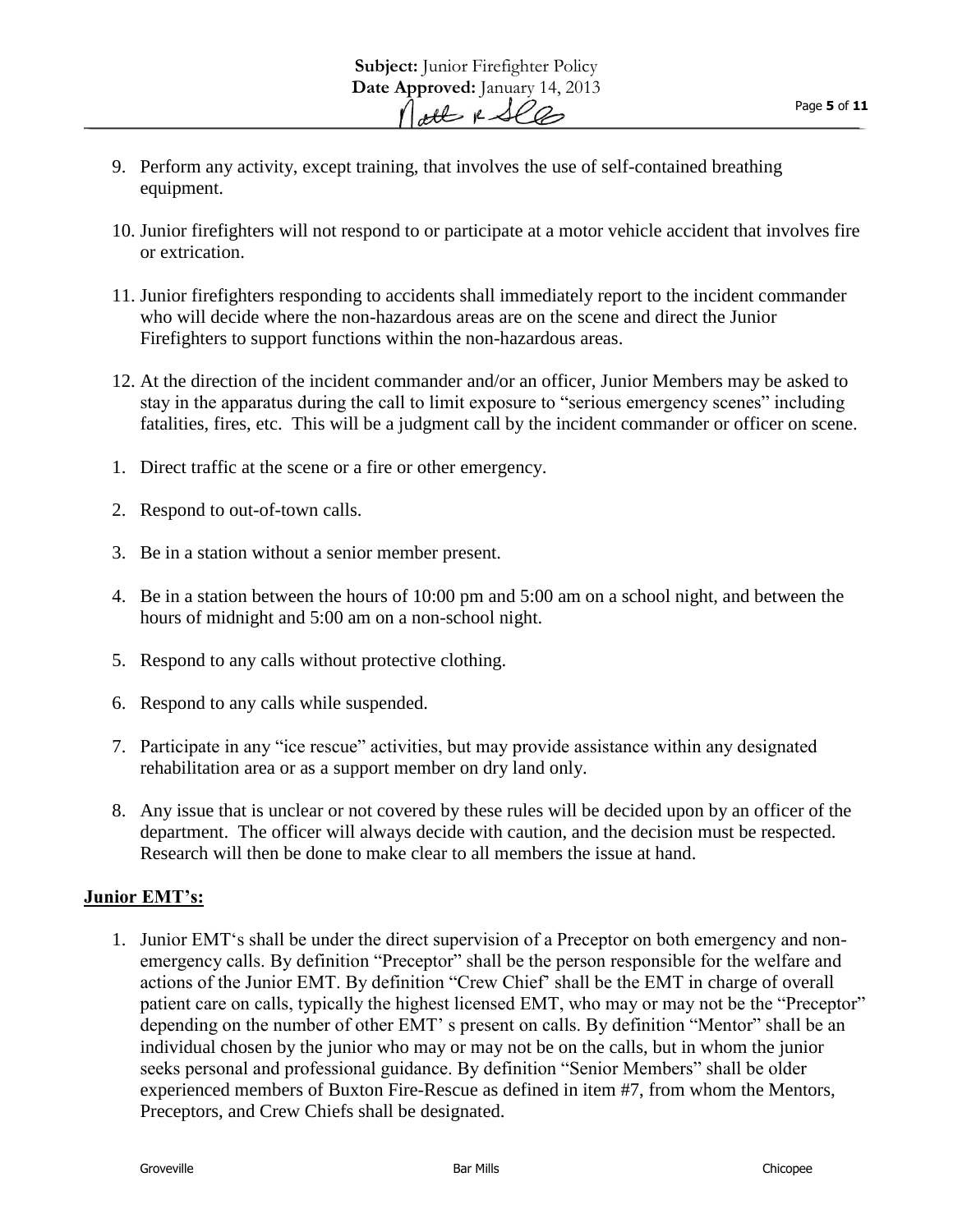- 2. Junior EMT's shall be under the direct supervision of a Preceptor during training exercises and routine maintenance operations. The junior shall ensure they have a designated, acknowledged Preceptor for every call, training exercise, or routine maintenance situation.
- 3. During non-emergency calls and emergency calls, the Crew Chief shall be the person responsible for the welfare and actions of the Junior EMT whether or not a separate Preceptor is also present. During training exercises and routine maintenance operations, a Preceptor shall be chosen and responsible for welfare and actions of the Junior EMT, who may or may not be the Crew Chief.
- 4. The Junior EMT shall respond to the station and ride on the ambulance to both emergency and non-emergency calls. Junior EMT's shall not drive the ambulance. If the ambulance has left prior to the Junior EMT's arrival, the Junior shall not respond until the crew is on scene, and the scene is deemed safe, and permission to respond is given by the Crew Chief who is taking responsibility for the welfare of the Junior EMT. The Junior EMT shall never be first on scene. The Junior EMT shall obey all Maine motor vehicle and traffic laws while responding to the station or the scene if told to report there.
- 5. The person directly supervising the Junior EMT must be licensed at or above the license level of the Junior EMT. The Junior EMT shall be enrolled in or have completed a Maine EMS Licensure course, or equivalent.
- 6. The Senior Members responsible for the Junior EMT must be a member of Buxton Fire-Rescue in good standing, at least 21 years of age, with at least one year of active service on an ambulance service, possess a valid Maine EMS License, and be trained in the Buxton Fire-Rescue Junior EMT Program Standard Operating Guidelines (SOG's).
- 7. The Deputy Chief in charge of EMSs responsibilities shall include:
	- a. Making sure a written approval form signed by the Junior EMT and their parent(s)/guardian(s) allowing them to be licensed as a First Responder or EMT, and to participate in the Junior EMT Program, and to respond to EMS calls with Buxton Fire-Rescue is on file at the Buxton Fire-Rescue Station in their personnel file.
	- b. Ensuring the Junior EMT and their parent(s)/guardian(s) receive copies of the Buxton Fire-Rescue Junior EMT Program and associated relevant Maine Bureau of Labor, Child Labor Laws, Maine EMS guidelines, etc. materials, and that a copy is kept on file at the Buxton Fire-Rescue Station.
	- c. Ensuring all Junior EMT's, their parent(s)/guardian(s), and eligible Senior Members have received training in the Standard Operating Guidelines of the Junior EMT Program.
	- d. Resolve any disputes or issues that cannot be settled by the Junior EMT and other members' efforts.
	- e. Approve the Junior EMT's choice of Mentor, in consultation with the parent(s)/guardian(s) of the Junior EMT.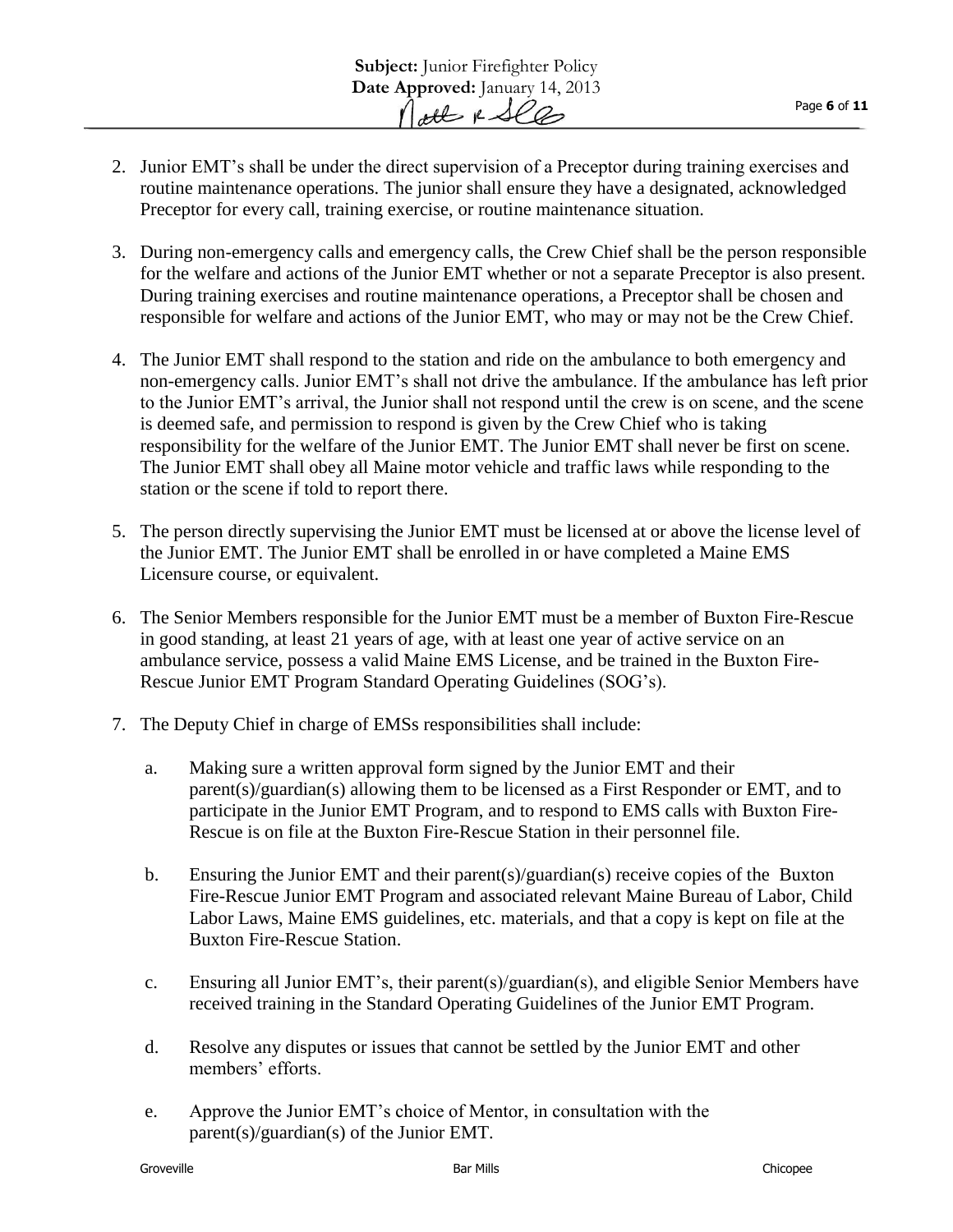- f. Communicate with Region One (SMEMS) and Maine EMS regarding the Junior EMT Program and participants.
- g. Ensure the Program Guidelines are followed, and reviewed annually or as needed.
- 8. Senior Member responsibilities shall include:
	- a. Overseeing the welfare and actions of the Junior EMT on all emergency calls, nonemergency calls, training exercises, and routine maintenance operations.
	- b. If a scene is deemed unsafe, they shall direct the Junior EMT to go to the ambulance, where the Junior EMT shall remain until the scene is secured.
	- c. Ensuring patient care is provided according to the Maine EMS protocols and standards of care, and within the Scope of Practice of the provider's license.
	- d. Helping improve the Junior EMT's familiarity with equipment and procedures.
	- e. Debriefing each call, care provided areas for improvement, things well done, and documentation issues, as an After Action Review for each call.
	- f. Reviewing the Daily Shift Log for each call and signing when complete. Copies of past Daily Shift Logs shall be kept on file in the Ambulance Directors file cabinet.
	- g. Initiating a Critical Incident Stress Debriefing if there is a need to ensure the physical and psychological wellbeing of any and all members involved.
	- h. Discussing with the Mentor and/or Deputy Chief in charge of EMS any issues of concern regarding the Junior EMT's performance or attitude.
- 9. Eligible Senior Members may decline to participate as Preceptors or Mentors.
- 10. Junior EMT's shall not respond to calls where they may be potential or likely risk of physical or psychological harm to the Junior EMT. Such calls may include but not be limited to domestic violence situations, violent crime scenes, suicides or attempts, calls involving friends or immediate family members, weapons on scene, hazardous materials calls, or severe trauma situations. Junior EMT's may not direct traffic. Junior EMT's may not direct the ambulance or fire apparatus while vehicles are backing up.
- 11. Junior EMT's may possibly respond to calls involving extrication, fires, ice or water rescue, but only in a support role, removed from the danger areas.
- 12. The appropriateness of the Junior EMT responding to each call shall be considered every time by the Crew Chief and or Mentor, and re-considered after the call to guide future decisions.
- 13. Each call a Junior EMT responds to shall be reviewed at the monthly Quality Assurance (QA)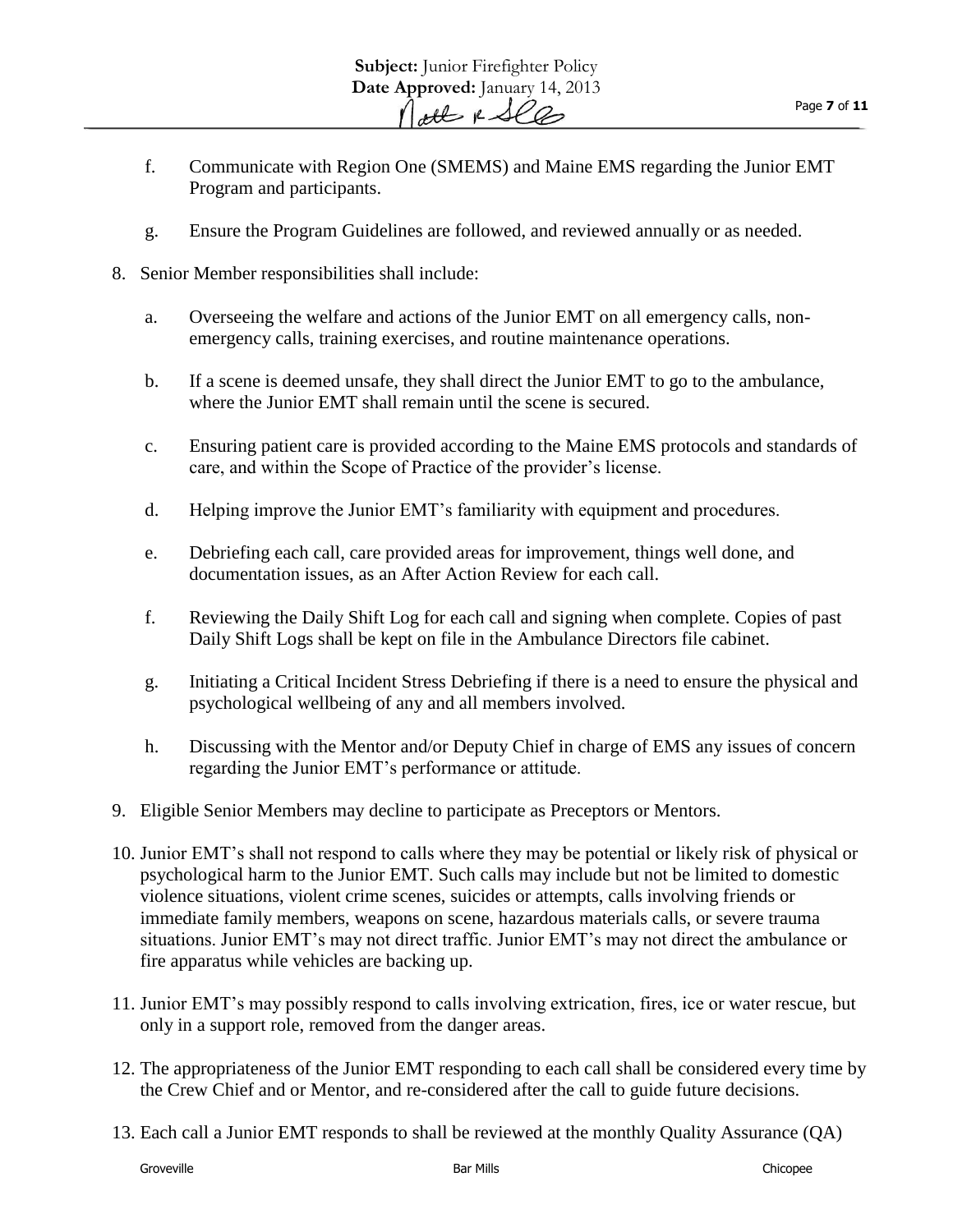meeting. The Daily Shift Log shall also be reviewed at the QA meeting. Skills performance, attitude, progress, and appropriateness of having the Junior EMT respond to those calls, and any other issues that may arise shall be reviewed. Any corrective actions plan shall be reviewed if necessary.

- 14. Junior EMT's are expected to attend regularly scheduled trainings, in-services, QA meetings, and Rig Checks unless it interferes with school, work, family events, or other conditions of Maine Child Labor laws.
- 15. The Junior EMT shall attempt to resolve any difficulties or issues that may arise directly with the person(s) involved first, then the Crew Chief of the call, then their Mentor, and then the Deputy Chief in charge of EMS if necessary.
- 16. Parent(s)/guardian(s) shall feel free to address any issues or questions that may arise regarding the Junior EMT, the Program, or Buxton Fire-Rescue directly with the Junior EMT, their Mentor, and/or the Deputy Chief in charge of EMS.
- 17. Junior EMT's and their families must understand that EMS has inherent risks that cannot be avoided or eliminated 100%, and scenes can change suddenly and without warning, but that every effort shall be made to prevent and minimize those risks to all crew members.
- 18. The Junior EMT may activate a Critical Incident Stress Debriefing (CISD) any time they feel the need for one. They shall notify the Crew Chief, Preceptor, Mentor, or Deputy Chief in charge of EMS of their request for a CISD. Requests may be made as soon as the call is over, or days after. The request shall be forwarded to the Region *(#)* CISD Team who shall facilitate the CISD at the earliest possible convenient time for all involved.
- 19. Junior EMT's, their parent(s) or guardian(s), and all members of Buxton Fire-Rescue are required to receive training in the Buxton Fire-Rescue Junior EMT Program SOG's and respective responsibilities if they are to participate in the Program.
- 20. The Junior EMT and their family shall receive copies of the current Maine Child Labor Laws, and Maine Junior Firefighter/EMT program guidelines, and information as printed from the Maine.gov website. A copy shall also be kept on file at the Buxton Fire-Rescue office file cabinet. Copies of this Program SOG's shall also be provided and kept on file.
- 21. Training in the Buxton Fire-Rescue Junior EMT Program SOG' s shall include training in the relevant Maine Child Labor Laws regarding Junior Firefighters and Junior EMT's. All Junior EMT's, Buxton Fire-Rescue Preceptors, and Buxton Fire-Rescue shall adhere to the relevant provisions of the laws. Guidance shall be found on the Maine Bureau of Labor websites: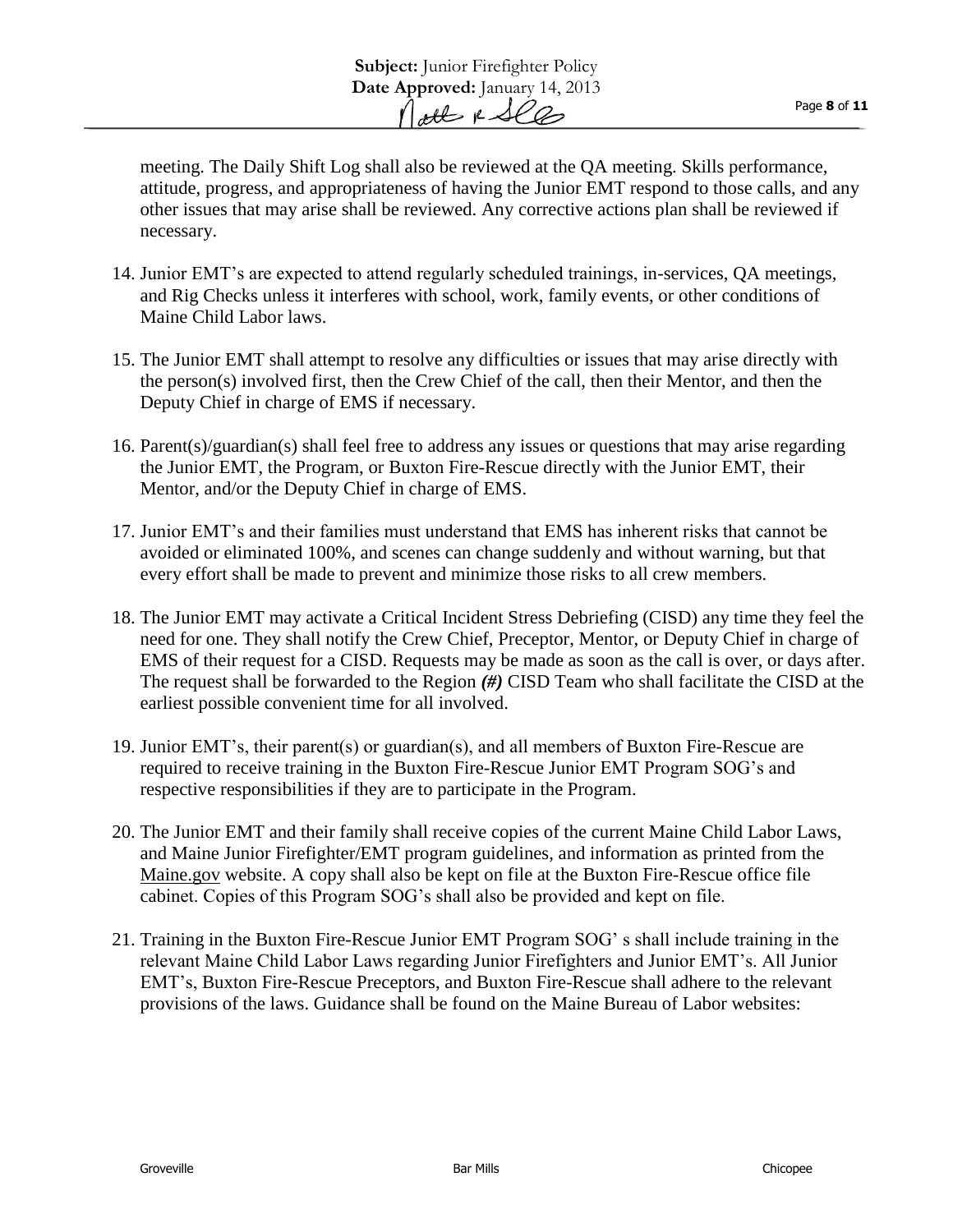#### **Buxton Fire-Rescue Junior Member Program**

#### RECEIPT ACKNOWLEDGEMENT

I acknowledge that I have received a copy of the Buxton Fire-Rescue Junior EMT Program and will make every attempt to follow its guidelines. If I have any questions, comments, or suggestions I shall consult with the Mentor, Crew Chief, Junior Advisor, Deputy Chief - EMS, or the Fire-Rescue Chief.

Signed:

Printed Name:\_\_\_\_\_\_\_\_\_\_\_\_\_\_\_\_\_\_\_\_\_\_\_\_\_\_\_\_\_\_\_\_\_\_\_\_\_\_\_\_\_\_\_\_\_\_\_\_\_

Date: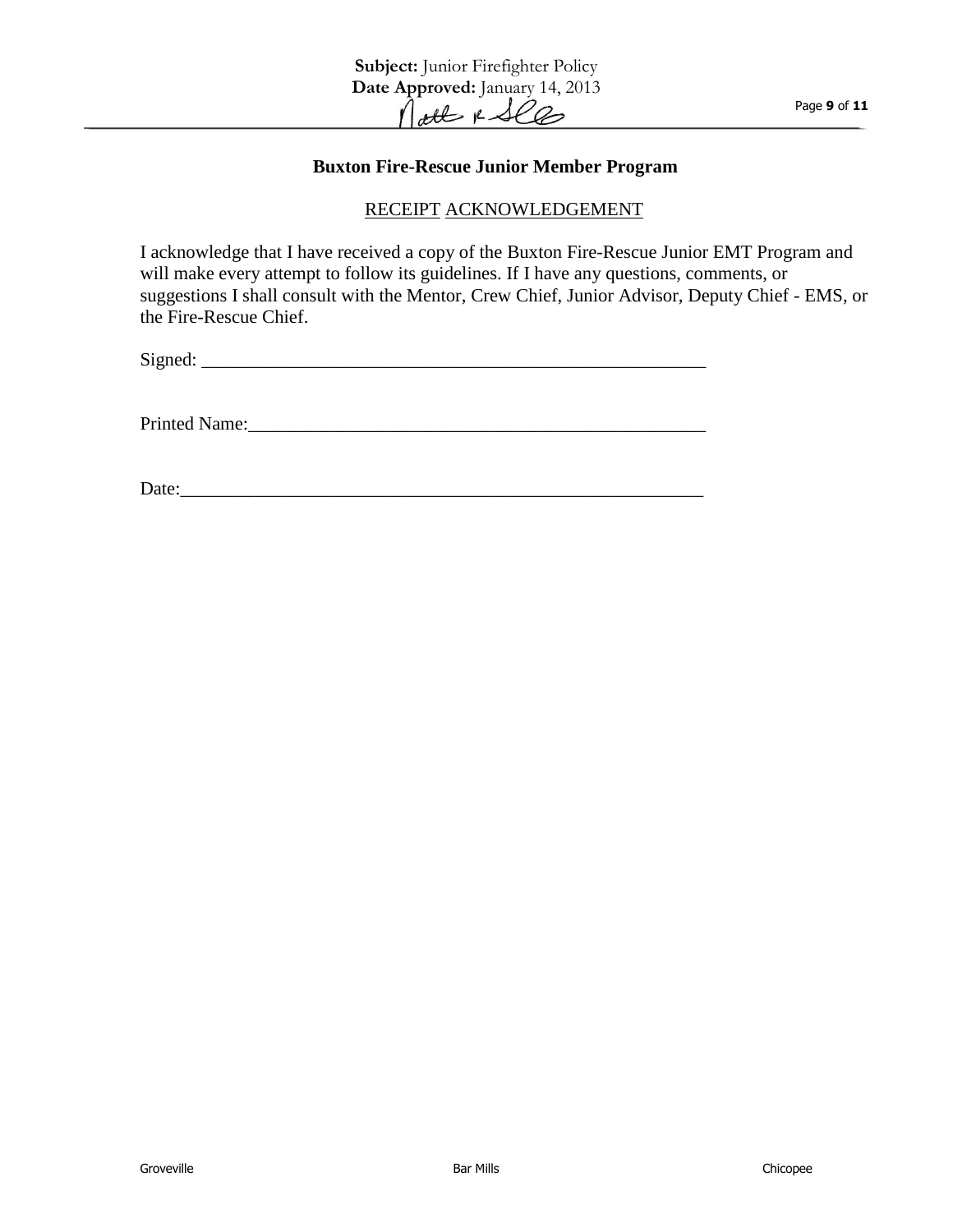#### **Buxton Fire-Rescue Junior Member Program** Junior Member Consent Form

I, \_\_\_\_\_\_\_\_\_\_\_\_\_\_\_\_\_\_\_\_\_\_\_\_\_\_\_\_\_\_\_\_\_\_\_\_\_\_\_\_\_\_\_\_\_, consent to participate in the Buxton Fire-Rescue Junior Member Program and abide by its Standard Operating Guidelines (SOG's) to the best of my ability. I understand there are inherent risks in responding to/and or training in the response to fire, rescue, and emergency medical calls, and that all efforts shall be made by the Department, by crew members, and by me to mitigate those risks. I agree to participate in the In-Service Training regarding the Guidelines of the Junior Member Program, and ongoing education and training with the Buxton Fire-Rescue. If I have any questions, I shall ask the Crew Chief of the call, my chosen Mentor, Junior Advisor, EMS Service Chief, or the Fire-Rescue Chief. I have received a copy of the Buxton Fire-Rescue Junior Member Program Standard Operating Guidelines and related attachments as laid out in the Guidelines. Signed: \_\_\_\_\_\_\_\_\_\_\_\_\_\_\_\_\_\_\_\_\_\_\_\_\_\_\_\_\_\_\_\_\_\_\_\_\_\_\_\_\_\_\_\_\_\_\_\_\_\_\_\_\_\_\_\_\_\_\_\_\_\_\_\_\_\_\_\_\_\_\_ Printed Name: Address: \_\_\_\_\_\_\_\_\_\_\_\_\_\_\_\_\_\_\_\_\_\_\_\_\_\_\_\_\_\_\_\_\_\_\_\_\_\_\_\_\_\_\_\_\_\_\_\_\_\_\_\_\_\_\_\_\_\_\_\_\_\_\_\_\_\_\_\_\_\_ Phone  $\#(s)$ E-mail: \_\_\_\_\_\_\_\_\_\_\_\_\_\_\_\_\_\_\_\_\_\_\_\_\_\_\_\_\_\_\_\_\_\_\_\_\_\_\_\_\_\_\_\_\_\_\_\_\_\_\_\_\_\_\_\_\_\_\_\_\_\_\_\_\_\_\_\_\_\_\_ Date: \_\_\_\_\_\_\_\_\_\_\_\_\_\_\_\_\_\_\_\_\_\_\_\_\_\_\_\_